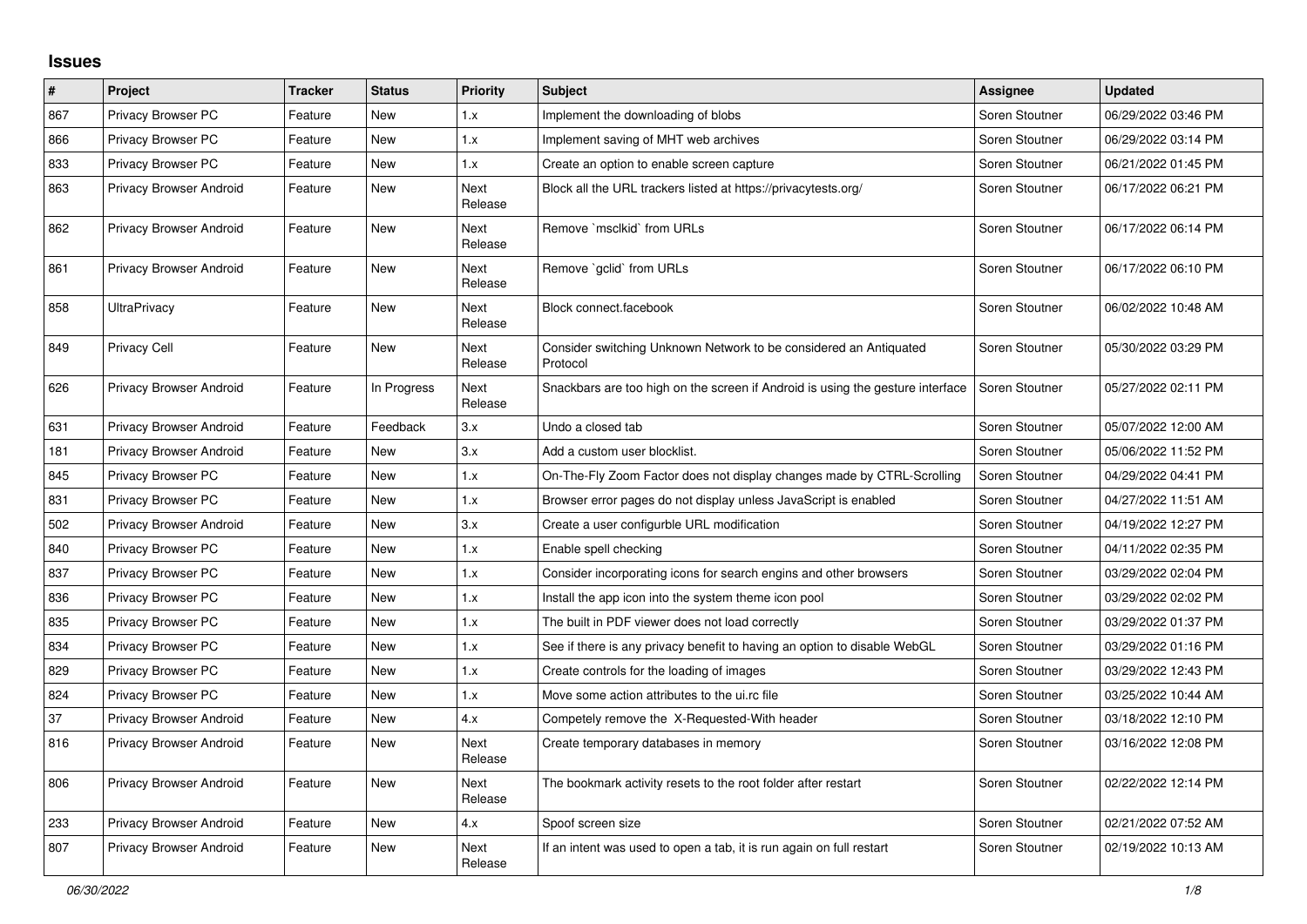| #   | Project                        | <b>Tracker</b> | <b>Status</b> | <b>Priority</b> | Subject                                                                                          | Assignee       | <b>Updated</b>      |
|-----|--------------------------------|----------------|---------------|-----------------|--------------------------------------------------------------------------------------------------|----------------|---------------------|
| 805 | Privacy Browser Android        | Feature        | New           | Next<br>Release | Update the night color of the red clear and exit icons                                           | Soren Stoutner | 02/14/2022 04:43 PM |
| 679 | Privacy Browser Android        | Feature        | New           | 3.x             | Consider making MetaGer the default search engine and homepage                                   | Soren Stoutner | 01/17/2022 03:08 PM |
| 792 | Privacy Browser Android        | Feature        | New           | Next<br>Release | Add Clear and Exit explanation to Guide -> Local Storage                                         | Soren Stoutner | 12/13/2021 10:00 AM |
| 717 | Privacy Browser Android        | Feature        | New           | Next<br>Release | Make downloading with an external app fallback to using Android's download<br>manager            | Soren Stoutner | 12/06/2021 07:33 PM |
| 789 | Privacy Browser Android        | Feature        | <b>New</b>    | Next<br>Release | Add text to Guide -> Local Storage regarding cookies being an app level<br>setting               | Soren Stoutner | 12/06/2021 10:05 AM |
| 409 | Privacy Browser Android        | Feature        | New           | 4.x             | Enable/disable first-party cookies by WebView                                                    | Soren Stoutner | 12/06/2021 10:04 AM |
| 442 | Privacy Browser Android        | Feature        | New           | 4.x             | Use the blocklists to modify page elements                                                       | Soren Stoutner | 11/29/2021 09:45 AM |
| 784 | Privacy Browser Android        | Feature        | New           | 4.x             | Allow pinch-to-zoom on webpages that want to prohibit it                                         | Soren Stoutner | 11/23/2021 11:04 AM |
| 782 | Privacy Browser Android        | Feature        | New           | Next<br>Release | Add a cancel action to the save URL snackbar                                                     | Soren Stoutner | 11/22/2021 12:19 PM |
| 781 | Privacy Browser Android        | Feature        | New           | Next<br>Release | Modify GetUrlSize to also get the updated file name                                              | Soren Stoutner | 11/22/2021 12:06 PM |
| 780 | <b>Privacy Browser Android</b> | Feature        | New           | Next<br>Release | Change the default file name for saving settings                                                 | Soren Stoutner | 11/22/2021 09:47 AM |
| 779 | Privacy Browser Android        | Feature        | New           | Next<br>Release | Restrict the File Profider to a subfolder of the cache directory                                 | Soren Stoutner | 11/22/2021 08:00 AM |
| 778 | Privacy Browser Android        | Feature        | New           | Next<br>Release | Consider refactoring the About Version string to use Kotlin string templates                     | Soren Stoutner | 11/18/2021 03:07 PM |
| 759 | Privacy Browser Android        | Feature        | <b>New</b>    | Next<br>Release | Switch the preferences to use the AndroidX libraries                                             | Soren Stoutner | 09/20/2021 12:44 PM |
| 670 | Privacy Browser Android        | Feature        | New           | 3.x             | Refactor the deprecated AsyncTasks                                                               | Soren Stoutner | 09/15/2021 05:31 PM |
| 761 | Privacy Browser Android        | Feature        | New           | Next<br>Release | Declare the activity themes in the manifest file instead of programatically in<br>the activities | Soren Stoutner | 09/13/2021 01:41 PM |
| 760 | <b>Privacy Browser Android</b> | Feature        | New           | Next<br>Release | Consider switching some of the ListPreferences to DropDownPreferences                            | Soren Stoutner | 09/13/2021 12:29 PM |
| 757 | Privacy Browser Android        | Feature        | New           | Next<br>Release | Add a donation entry to About > Links                                                            | Soren Stoutner | 08/25/2021 12:12 PM |
| 91  | Privacy Browser Android        | Feature        | <b>New</b>    | Next<br>Release | Import and export of bookmarks to HTML file                                                      | Soren Stoutner | 08/23/2021 02:22 PM |
| 753 | Privacy Browser Android        | Feature        | New           | 4.x             | Add the ability to spoof locartion                                                               | Soren Stoutner | 08/20/2021 07:57 AM |
| 746 | Privacy Browser Android        | Feature        | New           | 4.x             | Completely remove the user agent by deafult                                                      | Soren Stoutner | 07/15/2021 11:54 AM |
| 714 | Privacy Browser Android        | Feature        | New           | 3.x             | Consider making Monocles the default search engine                                               | Soren Stoutner | 06/30/2021 07:44 PM |
| 704 | Privacy Browser Android        | Feature        | New           | Next<br>Release | Unify the highlighting of content URIs in the main WebView activity and in<br>View Source        | Soren Stoutner | 06/26/2021 01:14 PM |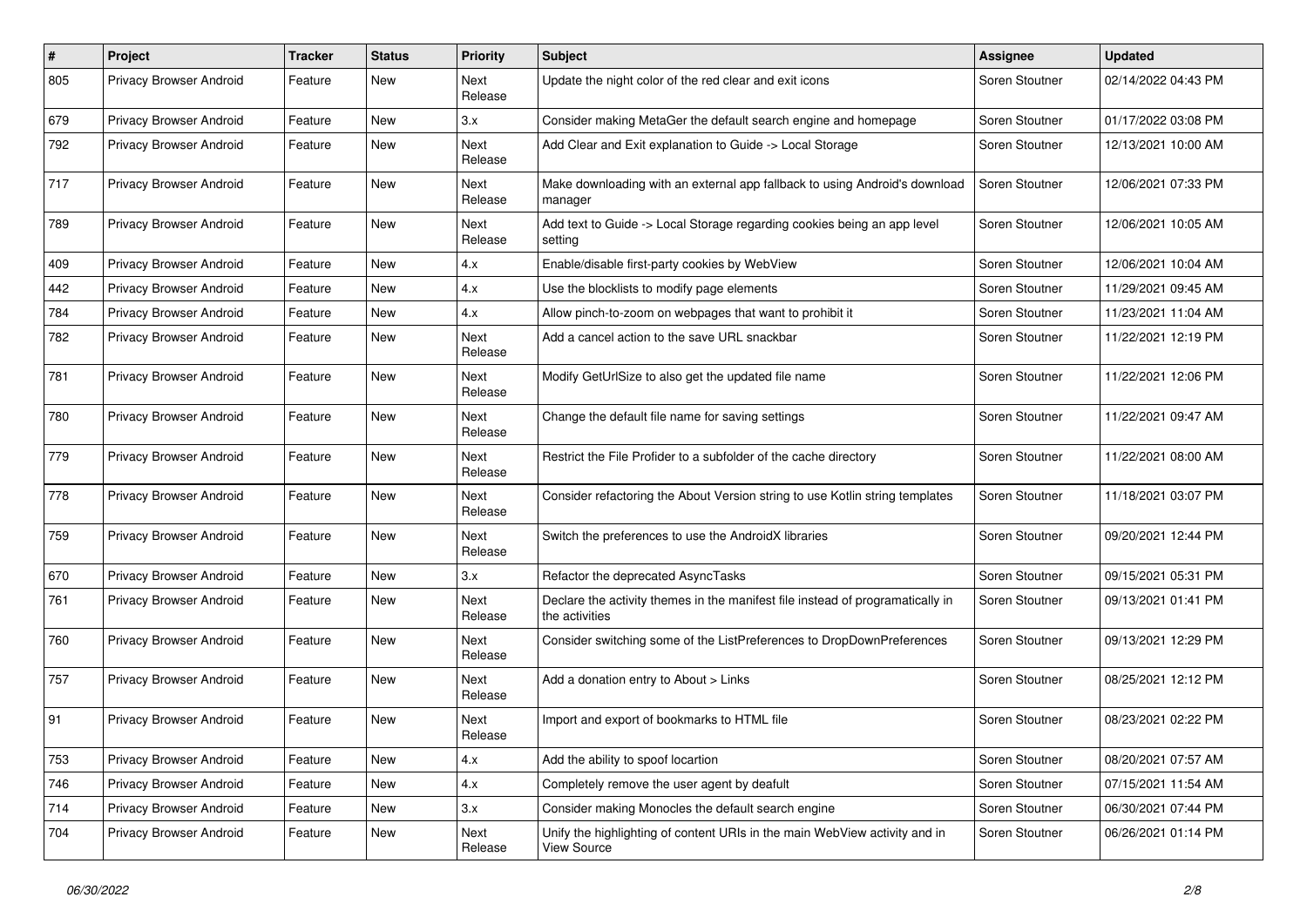| $\#$ | Project                        | <b>Tracker</b> | <b>Status</b> | <b>Priority</b> | <b>Subject</b>                                                                                                   | Assignee       | <b>Updated</b>      |
|------|--------------------------------|----------------|---------------|-----------------|------------------------------------------------------------------------------------------------------------------|----------------|---------------------|
| 738  | Privacy Browser Android        | Feature        | New           | 3.x             | Consider mapping CTRL-F to open the search bar                                                                   | Soren Stoutner | 06/07/2021 07:46 PM |
| 724  | Privacy Browser Android        | Feature        | New           | 3.x             | Consider re-adding Qwant Lite as a search engine.                                                                | Soren Stoutner | 06/01/2021 07:22 AM |
| 721  | Privacy Browser Android        | Feature        | Feedback      | 3.x             | Consider adding a lock screen on startup                                                                         | Soren Stoutner | 05/27/2021 10:19 AM |
| 716  | Privacy Browser Android        | Feature        | New           | 3.x             | Consider replacing the preferences.xml settings implementation with a<br>custom one                              | Soren Stoutner | 05/24/2021 01:53 PM |
| 720  | Privacy Browser Android        | Feature        | <b>New</b>    | 3.x             | Consider adding a Open action to download snackbars                                                              | Soren Stoutner | 05/24/2021 11:51 AM |
| 718  | <b>Privacy Browser Android</b> | Feature        | New           | Next<br>Release | Replace all instances of `startActivityForResult()` with<br>registerForActivityResult()`                         | Soren Stoutner | 05/24/2021 10:53 AM |
| 708  | Privacy Browser Android        | Feature        | New           | Next<br>Release | Allow Save URL to connect to invalid SSL certificates                                                            | Soren Stoutner | 05/24/2021 10:52 AM |
| 707  | Privacy Browser Android        | Feature        | <b>New</b>    | Next<br>Release | Display certificate infomation in InvalidSslCertificateDialog                                                    | Soren Stoutner | 05/24/2021 10:52 AM |
| 706  | Privacy Browser Android        | Feature        | New           | Next<br>Release | Display SSL information in View Source                                                                           | Soren Stoutner | 05/24/2021 10:52 AM |
| 705  | Privacy Browser Android        | Feature        | New           | Next<br>Release | Remove terms like blacklist and whitelist from the project                                                       | Soren Stoutner | 05/24/2021 10:52 AM |
| 703  | Privacy Browser Android        | Feature        | <b>New</b>    | Next<br>Release | Handle `file://` URLs in View Source                                                                             | Soren Stoutner | 05/24/2021 10:52 AM |
| 696  | <b>Privacy Browser Android</b> | Feature        | <b>New</b>    | Next<br>Release | Standardize the verb tense in the settings                                                                       | Soren Stoutner | 05/24/2021 10:52 AM |
| 691  | Privacy Browser Android        | Feature        | New           | Next<br>Release | Consider updating the red text in night mode to match that of this screenshot                                    | Soren Stoutner | 05/24/2021 10:51 AM |
| 690  | Privacy Browser Android        | Feature        | New           | Next<br>Release | The startup logo is displayed when returning to the main activity if the app is<br>restarted from a sub activity | Soren Stoutner | 05/24/2021 10:51 AM |
| 688  | Privacy Browser Android        | Feature        | <b>New</b>    | Next<br>Release | MHT Files Show `ERR ACCESS DENIED` when the theme is toggled                                                     | Soren Stoutner | 05/24/2021 10:51 AM |
| 682  | Privacy Browser Android        | Feature        | New           | Next<br>Release | Add the version number to the file name when saving About > Version and<br>the Logcat                            | Soren Stoutner | 05/24/2021 10:50 AM |
| 681  | Privacy Browser Android        | Feature        | New           | Next<br>Release | Consider shortening the snackbars displays after saving About > Version and<br>the Logcat                        | Soren Stoutner | 05/24/2021 10:50 AM |
| 673  | Privacy Browser Android        | Feature        | New           | Next<br>Release | Add an option to save View Source                                                                                | Soren Stoutner | 05/24/2021 10:50 AM |
| 672  | Privacy Browser Android        | Feature        | New           | Next<br>Release | Create a special encryption dialog for content:// URLs                                                           | Soren Stoutner | 05/24/2021 10:50 AM |
| 627  | Privacy Browser Android        | Feature        | New           | Next<br>Release | Consider theming the snackbar                                                                                    | Soren Stoutner | 05/24/2021 10:50 AM |
| 402  | Privacy Browser Android        | Feature        | New           | 3.x             | Bookmark display order is not always updated                                                                     | Soren Stoutner | 05/24/2021 10:44 AM |
| 565  | Privacy Browser Android        | Feature        | New           | 3.x             | See if it is possible to download a file contained in a blob.                                                    | Soren Stoutner | 05/21/2021 09:06 AM |
| 633  | Privacy Browser Android        | Feature        | Feedback      | 3.x             | Restore edits in the URL bar when switching tabs.                                                                | Soren Stoutner | 05/14/2021 10:29 PM |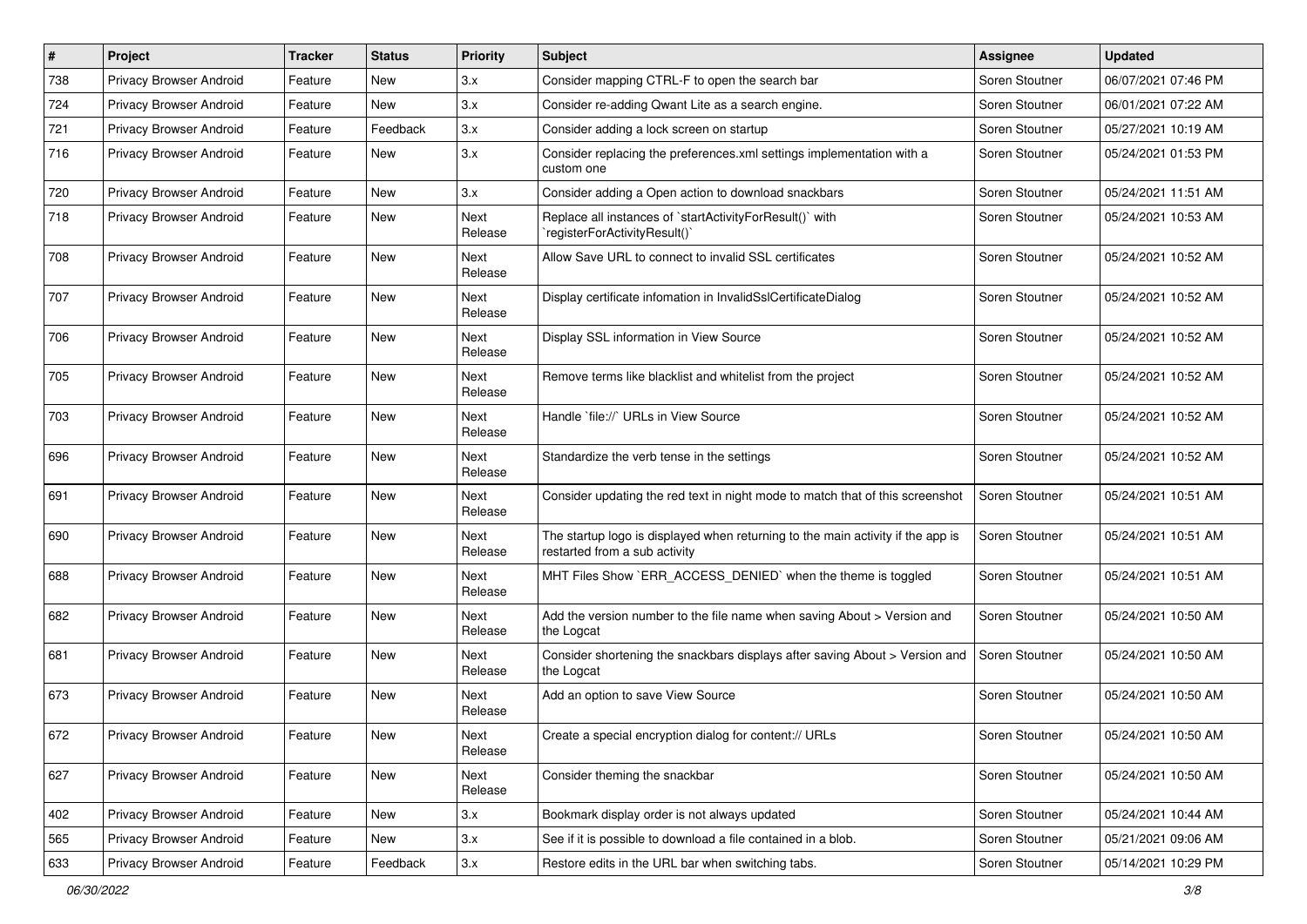| #   | Project                        | <b>Tracker</b> | <b>Status</b> | <b>Priority</b> | <b>Subject</b>                                                                          | <b>Assignee</b> | <b>Updated</b>      |
|-----|--------------------------------|----------------|---------------|-----------------|-----------------------------------------------------------------------------------------|-----------------|---------------------|
| 697 | Privacy Browser Android        | Feature        | New           | 3.x             | Consider getting rid of Fanboy's Social Blocking list                                   | Soren Stoutner  | 04/19/2021 09:40 PM |
| 579 | Privacy Browser Android        | Feature        | <b>New</b>    | 3.x             | Consider overriding the text color highlight in the WebView                             | Soren Stoutner  | 04/16/2021 10:53 PM |
| 586 | Privacy Browser Android        | Feature        | New           | 3.x             | Disable the Referer header on resource requests by default                              | Soren Stoutner  | 04/13/2021 08:51 AM |
| 666 | Privacy Browser Android        | Feature        | <b>New</b>    | 3.x             | Consider adding swipe options to the bookmarks activity                                 | Soren Stoutner  | 02/15/2021 02:09 PM |
| 662 | Privacy Browser Android        | Feature        | <b>New</b>    | 4.x             | Packet Capture                                                                          | Soren Stoutner  | 01/28/2021 09:39 PM |
| 653 | Privacy Browser Android        | Feature        | New           | 3.x             | Make the URL a hyperlink in the Request details                                         | Soren Stoutner  | 01/28/2021 08:55 PM |
| 446 | Privacy Browser Android        | Feature        | <b>New</b>    | 3.x             | Consider adding an option to display bookmarks in the body of new tabs                  | Soren Stoutner  | 12/28/2020 07:40 AM |
| 647 | Privacy Browser Android        | Feature        | New           | 4.x             | Consider making WebView NestedScrolling aware                                           | Soren Stoutner  | 12/11/2020 04:35 PM |
| 508 | Privacy Browser Android        | Feature        | In Progress   | 3.x             | Activate Keyboard incognito mode                                                        | Soren Stoutner  | 11/19/2020 11:12 PM |
| 509 | Privacy Browser Android        | Feature        | New           | 3.x             | Add "open in new task" command                                                          | Soren Stoutner  | 11/19/2020 11:10 PM |
| 407 | Privacy Browser Android        | Feature        | <b>New</b>    | Next<br>Release | Change the domain settings switches to drop down lists that include "system<br>default" | Soren Stoutner  | 11/19/2020 11:06 PM |
| 640 | Privacy Browser Android        | Feature        | <b>New</b>    | 4.x             | Create an interactive way to load individual images                                     | Soren Stoutner  | 11/16/2020 10:48 AM |
| 639 | Privacy Browser Android        | Feature        | New           | 3.x             | Create a download manager                                                               | Soren Stoutner  | 11/16/2020 10:28 AM |
| 634 | Privacy Browser Android        | Feature        | <b>New</b>    | 3.x             | Add a domain setting that prevents the phone from sleeping                              | Soren Stoutner  | 11/10/2020 01:28 PM |
| 635 | Privacy Browser Android        | Feature        | New           | 3.x             | <b>Block CNAME spoofing</b>                                                             | Soren Stoutner  | 10/29/2020 09:29 AM |
| 597 | Privacy Browser Android        | Feature        | New           | 3.x             | Convert the blocklists to a ViewModel                                                   | Soren Stoutner  | 10/09/2020 09:57 AM |
| 602 | Privacy Browser Android        | Feature        | <b>New</b>    | 4.x             | Add the option to block remote fonts                                                    | Soren Stoutner  | 10/05/2020 10:46 AM |
| 598 | Privacy Browser Android        | Feature        | New           | 3.x             | Attempt to combine themed drawables using ResourcesCompat                               | Soren Stoutner  | 09/18/2020 08:24 PM |
| 353 | Privacy Browser Android        | Feature        | <b>New</b>    | 3.x             | Update About -> Version to use CardViews                                                | Soren Stoutner  | 09/12/2020 10:51 AM |
| 581 | Privacy Browser Android        | Feature        | New           | 4.x             | Display redirects in the web history                                                    | Soren Stoutner  | 09/08/2020 09:25 AM |
| 614 | Privacy Browser Android        | Feature        | New           | 3.x             | Consider using the Roboto font                                                          | Soren Stoutner  | 09/04/2020 03:44 PM |
| 525 | Privacy Browser Android        | Feature        | <b>New</b>    | 3.x             | Consider adding a secondary tab interface that fills the entire screen                  | Soren Stoutner  | 09/02/2020 02:33 PM |
| 318 | Privacy Browser Android        | Feature        | New           | 3.x             | Automatically import and export settings and bookmarks                                  | Soren Stoutner  | 09/02/2020 02:32 PM |
| 612 | Privacy Browser Android        | Feature        | New           | 3.x             | Consider adding a bookmark all button                                                   | Soren Stoutner  | 09/02/2020 02:30 PM |
| 405 | Privacy Browser Android        | Feature        | New           | 4.x             | Make the resource requests activity interactive                                         | Soren Stoutner  | 08/22/2020 09:25 AM |
| 235 | Privacy Browser Android        | Feature        | New           | 4.x             | Customize language headers                                                              | Soren Stoutner  | 08/20/2020 01:03 AM |
| 594 | <b>Privacy Browser Android</b> | Feature        | New           | 3.x             | Migrate NoSwipeViewPager from ViewPager to ViewPager2                                   | Soren Stoutner  | 07/28/2020 03:24 PM |
| 590 | Privacy Browser Android        | Feature        | New           | 3.x             | Setup Dependency Verification                                                           | Soren Stoutner  | 07/18/2020 09:11 PM |
| 587 | Privacy Browser Android        | Feature        | New           | 3.x             | Switch WebViewPagerAdapter to FragmentStateAdapter                                      | Soren Stoutner  | 06/25/2020 01:06 PM |
| 585 | Privacy Browser Android        | Feature        | New           | 4.x             | Create a JavaScript debug console                                                       | Soren Stoutner  | 06/20/2020 12:33 PM |
| 527 | Privacy Browser Android        | Feature        | New           | 4.x             | Privacy Browser + Orbot is being blocked by CloudFlare                                  | Soren Stoutner  | 06/20/2020 12:13 AM |
| 86  | Privacy Browser Android        | Feature        | New           | 4.x             | Create a rolling fork of WebView called Privacy WebView                                 | Soren Stoutner  | 05/25/2020 11:11 AM |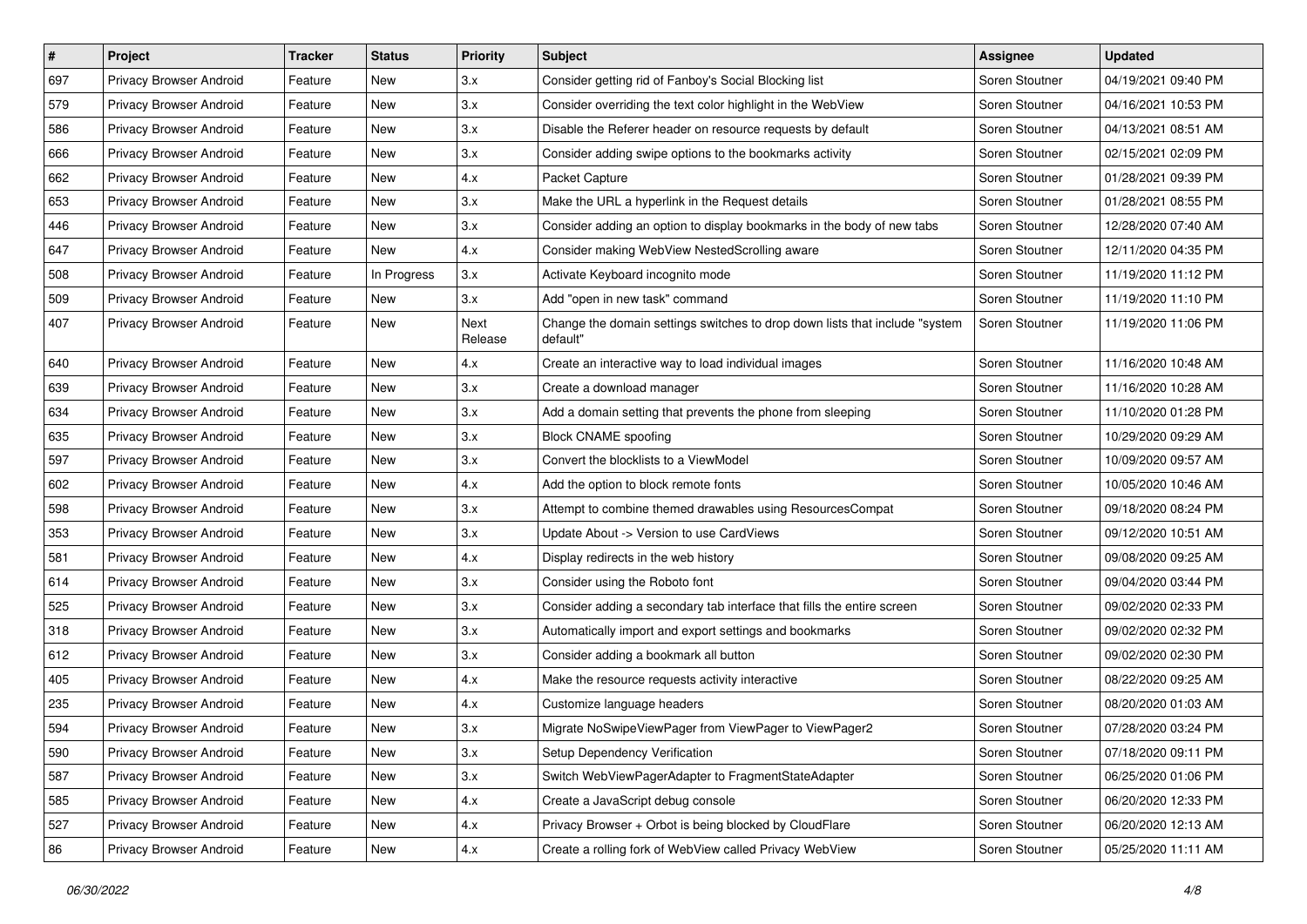| $\#$ | Project                 | <b>Tracker</b> | <b>Status</b> | <b>Priority</b> | <b>Subject</b>                                                                                                  | <b>Assignee</b> | <b>Updated</b>      |
|------|-------------------------|----------------|---------------|-----------------|-----------------------------------------------------------------------------------------------------------------|-----------------|---------------------|
| 574  | Privacy Browser Android | Feature        | New           | 4.x             | Add an option to disable WebSockets                                                                             | Soren Stoutner  | 05/25/2020 08:58 AM |
| 570  | Privacy Browser Android | Feature        | <b>New</b>    | 3.x             | address bar pulldown option                                                                                     | Soren Stoutner  | 05/18/2020 11:55 PM |
| 530  | Privacy Browser Android | Feature        | New           | 4.x             | Text-Only mod                                                                                                   | Soren Stoutner  | 04/20/2020 01:35 PM |
| 529  | Privacy Browser Android | Feature        | <b>New</b>    | 4.x             | Design Privacy Browser for other mobile environments                                                            | Soren Stoutner  | 04/11/2020 03:16 PM |
| 553  | Privacy Browser Android | Feature        | <b>New</b>    | 4.x             | Show which TLS version is used in a tab connection                                                              | Soren Stoutner  | 04/11/2020 10:18 AM |
| 538  | Privacy Browser Android | Feature        | New           | 3.x             | Intercept "download" commands and allow for in-browser viewing                                                  | Soren Stoutner  | 03/23/2020 09:18 AM |
| 532  | Privacy Browser Android | Feature        | New           | 3.x             | Create search functionality for resource requests                                                               | Soren Stoutner  | 03/13/2020 03:23 PM |
| 531  | Privacy Browser Android | Feature        | New           | 3.x             | Batch domain settings deletion                                                                                  | Soren Stoutner  | 03/09/2020 12:09 PM |
| 369  | Privacy Browser Android | Feature        | New           | 3.x             | Switch from Java to Kotlin                                                                                      | Soren Stoutner  | 01/14/2020 03:06 PM |
| 521  | Privacy Browser Android | Feature        | <b>New</b>    | 3.x             | Optionally save scroll position with bookmarks                                                                  | Soren Stoutner  | 01/08/2020 09:34 PM |
| 517  | Privacy Browser Android | Feature        | New           | 3.x             | Allow importing of PBS files through intents                                                                    | Soren Stoutner  | 01/03/2020 09:51 PM |
| 245  | Privacy Browser Android | Feature        | New           | 4.x             | Add the ability to keep cookies linked to domain setting when exiting                                           | Soren Stoutner  | 11/30/2019 01:31 AM |
| 495  | Privacy Browser Android | Feature        | <b>New</b>    | 4.x             | Remove the Sec-Fetch headers                                                                                    | Soren Stoutner  | 09/10/2019 10:34 PM |
| 500  | Privacy Browser Android | Feature        | New           | 4.x             | Offer option to disable styles on a page                                                                        | Soren Stoutner  | 09/07/2019 06:35 AM |
| 499  | Privacy Browser Android | Feature        | <b>New</b>    | 4.x             | Offer option to open a given frame in a new tab                                                                 | Soren Stoutner  | 09/07/2019 06:34 AM |
| 497  | Privacy Browser Android | Feature        | New           | 4.x             | Add blocklist options to filter by request type                                                                 | Soren Stoutner  | 09/07/2019 06:28 AM |
| 34   | Privacy Browser Android | Feature        | New           | 4.x             | <b>WebView Cache Controls</b>                                                                                   | Soren Stoutner  | 09/07/2019 05:42 AM |
| 492  | Privacy Browser Android | Feature        | <b>New</b>    | 4.x             | Offer Ability to Disable Clicked Link Color Changes                                                             | Soren Stoutner  | 09/07/2019 05:40 AM |
| 490  | Privacy Browser Android | Feature        | New           | 3.x             | Make links clickable in View Source                                                                             | Soren Stoutner  | 08/30/2019 09:02 PM |
| 485  | Privacy Browser Android | Feature        | <b>New</b>    | 4.x             | Add an option to download videos                                                                                | Soren Stoutner  | 08/20/2019 08:50 AM |
| 488  | Privacy Browser Android | Feature        | New           | 4.x             | Add option to download media links from a website                                                               | Soren Stoutner  | 08/20/2019 08:49 AM |
| 481  | Privacy Browser Android | Feature        | New           | 4.x             | Create an option to restrict the definition of third-party to exact domain<br>matches                           | Soren Stoutner  | 07/24/2019 12:49 PM |
| 475  | Privacy Browser Android | Feature        | New           | 4.x             | Add option to not let websites use Accelerometer and Gyroscope data                                             | Soren Stoutner  | 07/22/2019 10:26 AM |
| 471  | Privacy Browser Android | Feature        | New           | 4.x             | Sanitize the URL before loading a redirect                                                                      | Soren Stoutner  | 07/17/2019 03:55 PM |
| 460  | Privacy Browser Android | Feature        | <b>New</b>    | 3.x             | Create a search function for bookmarks                                                                          | Soren Stoutner  | 06/03/2019 09:48 PM |
| 459  | Privacy Browser Android | Feature        | New           | 3.x             | Created a sophisticated Import/Export preview/control interface                                                 | Soren Stoutner  | 06/01/2019 01:18 PM |
| 328  | Privacy Browser Android | Feature        | <b>New</b>    | 3.x             | Investigate the possibility of storing the processed blocklists in SQLite<br>databases to speed up app loading. | Soren Stoutner  | 05/23/2019 01:35 PM |
| 289  | Privacy Browser Android | Feature        | New           | 3.x             | Create a local homepage                                                                                         | Soren Stoutner  | 05/17/2019 01:52 PM |
| 232  | Privacy Browser Android | Feature        | New           | 4.x             | Generic spoof of canvas finterprint hash                                                                        | Soren Stoutner  | 05/06/2019 12:51 PM |
| 425  | Privacy Browser Android | Feature        | New           | 4.x             | Allow reordering of tabs                                                                                        | Soren Stoutner  | 05/02/2019 01:12 PM |
| 275  | Privacy Browser Android | Feature        | New           | 4.x             | Audio playback service                                                                                          | Soren Stoutner  | 04/30/2019 04:29 PM |
| 158  | Privacy Browser Android | Feature        | New           | 3.x             | <b>Text Reflow</b>                                                                                              | Soren Stoutner  | 04/27/2019 12:13 PM |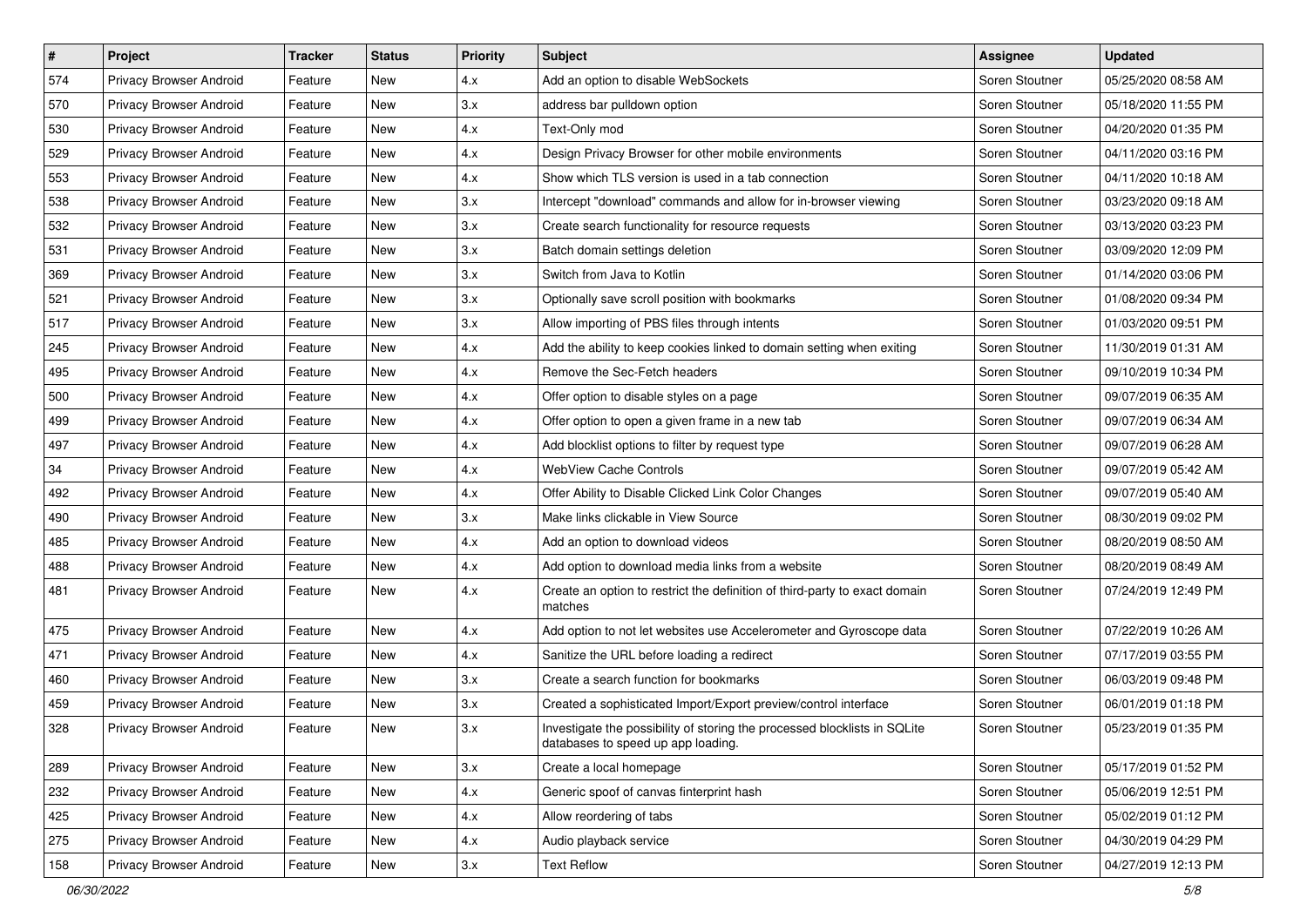| $\vert$ #       | Project                 | <b>Tracker</b> | <b>Status</b> | <b>Priority</b> | Subject                                                                              | <b>Assignee</b> | <b>Updated</b>      |
|-----------------|-------------------------|----------------|---------------|-----------------|--------------------------------------------------------------------------------------|-----------------|---------------------|
| 183             | Privacy Browser Android | Feature        | New           | 4.x             | Reader Mode                                                                          | Soren Stoutner  | 04/18/2019 10:10 AM |
| 391             | Privacy Browser Android | Feature        | New           | 3.x             | Convert domains fragment declaration from Java to XML                                | Soren Stoutner  | 04/10/2019 02:03 PM |
| 403             | Privacy Browser Android | Feature        | New           | 4.x             | Disable HTTP ping                                                                    | Soren Stoutner  | 04/06/2019 11:19 PM |
| 390             | Privacy Browser Android | Feature        | New           | 3.x             | Refactor the alert dialogs                                                           | Soren Stoutner  | 02/25/2019 12:42 PM |
| 386             | Privacy Browser Android | Feature        | New           | 3.x             | Fix the WebView scroll indicator to work with all backgrounds                        | Soren Stoutner  | 02/16/2019 02:29 PM |
| 385             | Privacy Browser Android | Feature        | New           | 3.x             | Fix the ClickableViewAccessibility of MainWebViewActivity                            | Soren Stoutner  | 02/15/2019 04:37 PM |
| 384             | Privacy Browser Android | Feature        | New           | 3.x             | Verify accessibility design                                                          | Soren Stoutner  | 02/15/2019 04:31 PM |
| 381             | Privacy Browser Android | Feature        | New           | 3.x             | Add a search option to the logcat                                                    | Soren Stoutner  | 02/09/2019 09:13 PM |
| 380             | Privacy Browser Android | Feature        | New           | 3.x             | Add a search option to View Source                                                   | Soren Stoutner  | 02/09/2019 09:13 PM |
| 379             | Privacy Browser Android | Feature        | New           | 3.x             | Colorize the output of View Source                                                   | Soren Stoutner  | 02/09/2019 09:12 PM |
| 378             | Privacy Browser Android | Feature        | New           | 3.x             | Colorize the logcat output                                                           | Soren Stoutner  | 02/09/2019 09:10 PM |
| 376             | Privacy Browser Android | Feature        | New           | 4.x             | Add a filter to block cookie warnings                                                | Soren Stoutner  | 02/07/2019 08:45 PM |
| 190             | Privacy Browser Android | Feature        | New           | 4.x             | Display the SSL certificate serial number                                            | Soren Stoutner  | 01/23/2019 04:08 PM |
| 208             | Privacy Browser Android | Feature        | New           | 4.x             | Calculate SSL certificate fingerprints                                               | Soren Stoutner  | 12/24/2018 03:00 PM |
| 356             | Privacy Browser Android | Feature        | New           | 3.x             | Automatically clear cookies according to certain specifications                      | Soren Stoutner  | 12/17/2018 09:31 PM |
| $5\phantom{.0}$ | Privacy Browser Android | Feature        | New           | 3.x             | Fine grained cookie management                                                       | Soren Stoutner  | 12/17/2018 09:28 PM |
| 342             | Privacy Browser Android | Feature        | New           | 4.x             | Update the column names in the Bookmarks and Domains databases to add<br>underscores | Soren Stoutner  | 12/14/2018 01:22 PM |
| 51              | Privacy Browser Android | Feature        | New           | 3.x             | Use SSL Certificates for Authentication                                              | Soren Stoutner  | 10/31/2018 11:14 AM |
| 290             | Privacy Browser Android | Feature        | New           | 3.x             | Refactor Domain Settings to remove duplicate code                                    | Soren Stoutner  | 10/31/2018 11:14 AM |
| 88              | Privacy Browser Android | Feature        | New           | 3.x             | Convert the settings into a two-paned configuration                                  | Soren Stoutner  | 10/30/2018 02:30 PM |
| 41              | Privacy Browser Android | Feature        | New           | 3.x             | Select Bookmark Favorite Icon from Filesystem                                        | Soren Stoutner  | 10/30/2018 02:29 PM |
| 337             | Privacy Browser Android | Feature        | New           | 4.x             | Add option to customize ACCEPT headers.                                              | Soren Stoutner  | 10/18/2018 02:58 AM |
| 180             | Privacy Browser Android | Feature        | New           | 3.x             | Allow any blocklist that uses the Adblock format.                                    | Soren Stoutner  | 10/15/2018 07:45 PM |
| 182             | Privacy Browser Android | Feature        | New           | 3.x             | Allow users to manually or automatically update the blocklists                       | Soren Stoutner  | 10/15/2018 07:44 PM |
| 335             | Privacy Browser Android | Feature        | New           | 4.x             | Implement Tor proxying per Privacy WebView                                           | Soren Stoutner  | 10/01/2018 10:30 AM |
| 331             | Privacy Browser Android | Feature        | New           | 3.x             | Switch icons to Google's new rounded option                                          | Soren Stoutner  | 09/12/2018 03:19 PM |
| 322             | Privacy Browser Android | Feature        | New           | 4.x             | Consider using the Bromite SystemWebView instead of creating Privacy<br>WebView      | Soren Stoutner  | 08/07/2018 01:53 PM |
| 174             | Privacy Browser Android | Feature        | New           | 3.x             | Create a delete domains callback for enabling the delete menu icon.                  | Soren Stoutner  | 07/30/2018 03:49 PM |
| 303             | Privacy Browser Android | Feature        | New           | 3.x             | List which blocklists are activated in the Requests activity                         | Soren Stoutner  | 07/03/2018 11:51 PM |
| 283             | Privacy Browser Android | Feature        | New           | 4.x             | Managing the SSL certificates trusted by Privacy Browser                             | Soren Stoutner  | 05/16/2018 11:18 AM |
| 270             | Privacy Browser Android | Feature        | New           | 4.x             | Fine graned JavaScript controls                                                      | Soren Stoutner  | 04/12/2018 11:58 PM |
| 251             | Privacy Browser Android | Feature        | New           | 4.x             | Integrate View Source into Privacy WebView                                           | Soren Stoutner  | 02/23/2018 11:52 AM |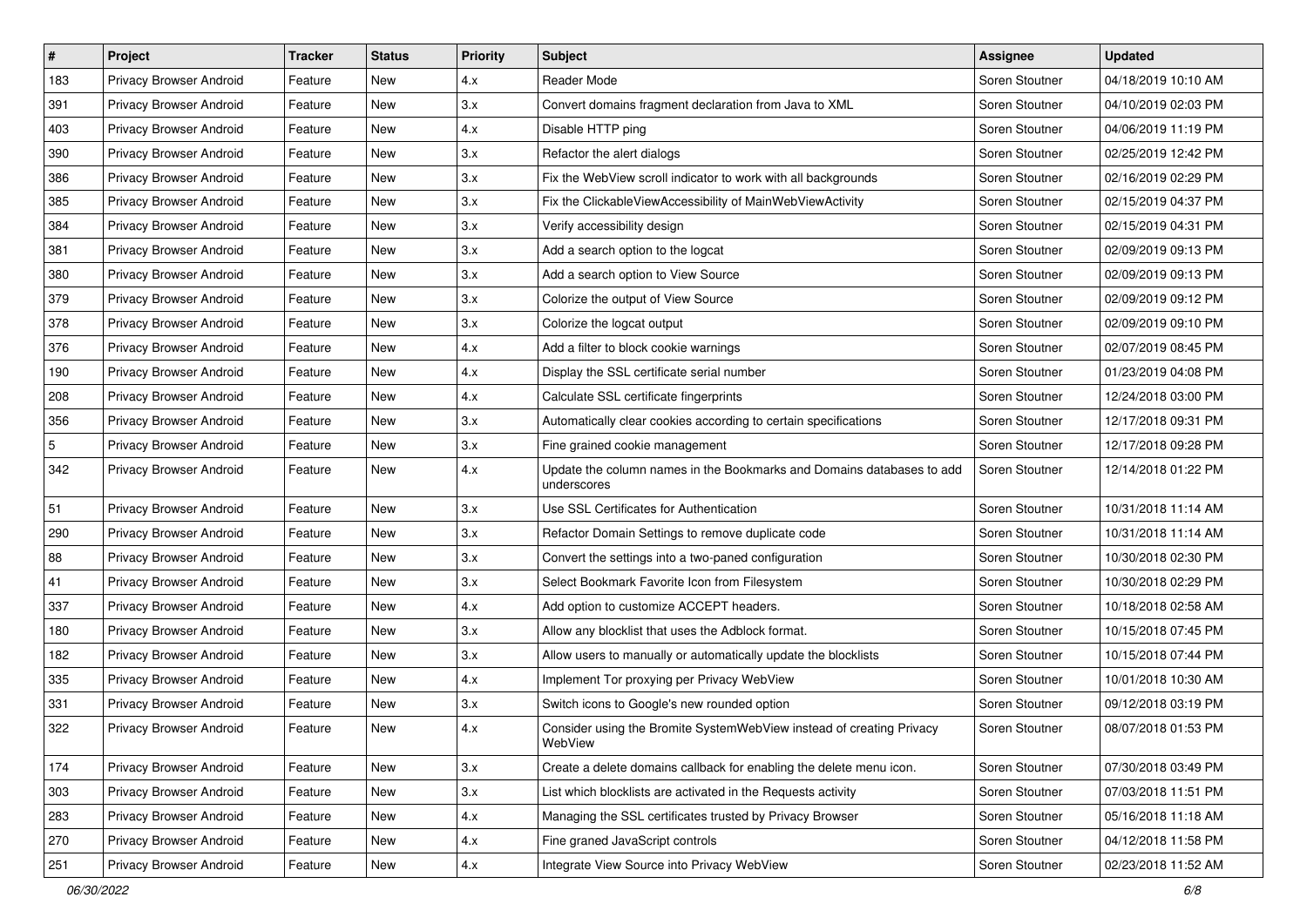| $\vert$ # | Project                 | <b>Tracker</b> | <b>Status</b> | <b>Priority</b> | Subject                                                                                   | Assignee       | <b>Updated</b>      |
|-----------|-------------------------|----------------|---------------|-----------------|-------------------------------------------------------------------------------------------|----------------|---------------------|
| 239       | Privacy Browser Android | Feature        | New           | 4.x             | Spoof or remove touch support reporting                                                   | Soren Stoutner | 12/25/2017 02:22 PM |
| 238       | Privacy Browser Android | Feature        | New           | 4.x             | Spoof or remove platform                                                                  | Soren Stoutner | 12/25/2017 02:22 PM |
| 237       | Privacy Browser Android | Feature        | New           | 4.x             | Spoof system fonts list                                                                   | Soren Stoutner | 12/25/2017 02:21 PM |
| 236       | Privacy Browser Android | Feature        | New           | 4.x             | Spoof WebGL fingerprint hash                                                              | Soren Stoutner | 12/25/2017 02:20 PM |
| 234       | Privacy Browser Android | Feature        | New           | 4.x             | Option to block sending of timezone                                                       | Soren Stoutner | 12/25/2017 02:18 PM |
| 227       | Privacy Browser Android | Feature        | New           | 3.x             | Create an interface for managing offline archives of web pages                            | Soren Stoutner | 11/24/2017 11:07 PM |
| 76        | Privacy Browser Android | Feature        | New           | 3.x             | Display Image Title Text via the Context Menu                                             | Soren Stoutner | 11/06/2017 07:45 PM |
| 62        | Privacy Browser Android | Feature        | New           | 4.x             | Add an option to disable WebRTC                                                           | Soren Stoutner | 11/06/2017 07:45 PM |
| 35        | Privacy Browser Android | Feature        | New           | 4.x             | Form Data Management                                                                      | Soren Stoutner | 11/06/2017 07:44 PM |
| 6         | Privacy Browser Android | Feature        | New           | 4.x             | Fine grained DOM storage interface                                                        | Soren Stoutner | 11/06/2017 07:43 PM |
| 189       | Privacy Browser Android | Feature        | New           | 4.x             | Apply the user agent to resource requests                                                 | Soren Stoutner | 11/06/2017 07:34 PM |
| 210       | Privacy Browser Android | Feature        | New           | 4.x             | Specify Privacy WebView's SSL settings                                                    | Soren Stoutner | 11/06/2017 07:33 PM |
| 199       | Privacy Browser Android | Feature        | New           | 3.x             | Allow duplicate bookmark folders                                                          | Soren Stoutner | 09/22/2017 11:52 AM |
| 200       | Privacy Browser Android | Feature        | New           | 3.x             | Display the full folder path in the move to folder dialog box                             | Soren Stoutner | 09/22/2017 11:52 AM |
| 65        | Privacy Browser Android | Feature        | New           | 3.x             | Reorder Bookmarks by Dragging                                                             | Soren Stoutner | 09/21/2017 11:40 AM |
| 151       | Privacy Browser Android | Feature        | New           | 3.x             | URL bar shortcuts for websites and search engines                                         | Soren Stoutner | 06/21/2017 09:19 AM |
| 149       | Privacy Browser Android | Feature        | New           | 3.x             | Add custom animations                                                                     | Soren Stoutner | 06/13/2017 06:30 PM |
| 142       | Privacy Browser Android | Feature        | In Progress   | 3.x             | Hide the keyboard when displaying the options menu                                        | Soren Stoutner | 06/13/2017 12:07 PM |
| 843       | Privacy Browser PC      | Bug            | In Progress   | 1.x             | On-the-fly settings are not preserved when navigating history                             | Soren Stoutner | 06/13/2022 11:41 AM |
| 860       | Privacy Browser Android | <b>Bug</b>     | Feedback      | 3.x             | <b>Missing Requests</b>                                                                   | Soren Stoutner | 06/08/2022 12:09 PM |
| 857       | Privacy Browser PC      | <b>Bug</b>     | In Progress   | 1.x             | Local storage is blocked when a page first loads                                          | Soren Stoutner | 06/06/2022 08:41 AM |
| 689       | Privacy Browser Android | <b>Bug</b>     | New           | Next<br>Release | ActionMode Not Displaying in Guide and About on newer WebViews                            | Soren Stoutner | 05/31/2022 09:11 PM |
| 814       | Privacy Browser Android | <b>Bug</b>     | In Progress   | 3.x             | The Waiting for Orbot message is not being dismissed when Orbot is ready                  | Soren Stoutner | 05/19/2022 01:32 PM |
| 799       | Privacy Browser PC      | <b>Bug</b>     | In Progress   | 1.x             | The zoom factor momentarily resets to 1.0 every time a new page is loaded                 | Soren Stoutner | 05/16/2022 09:29 AM |
| 821       | Privacy Browser PC      | <b>Bug</b>     | <b>New</b>    | 1.x             | Website loading reverts to the current site if the user agent changes                     | Soren Stoutner | 03/30/2022 03:55 PM |
| 822       | Privacy Browser PC      | <b>Bug</b>     | New           | 1.x             | KAboutData does not display information about later versions of the license               | Soren Stoutner | 03/25/2022 10:44 AM |
| 823       | Privacy Browser PC      | Bug            | New           | 1.x             | KConfigDialog does not respect expanding size policies                                    | Soren Stoutner | 03/25/2022 10:44 AM |
| 819       | Privacy Browser Android | Bug            | New           | Next<br>Release | Create an option to use the default X-Requested-With header                               | Soren Stoutner | 03/22/2022 12:04 AM |
| 692       | Privacy Browser Android | <b>Bug</b>     | New           | Next<br>Release | Fix a crash when the HTTP authentication dialog is displayed when the app is<br>restarted | Soren Stoutner | 02/18/2022 08:31 PM |
| 802       | Privacy Browser Android | <b>Bug</b>     | New           | Next<br>Release | The app crashes if the app theme is changed twice in the settings                         | Soren Stoutner | 02/05/2022 05:14 PM |